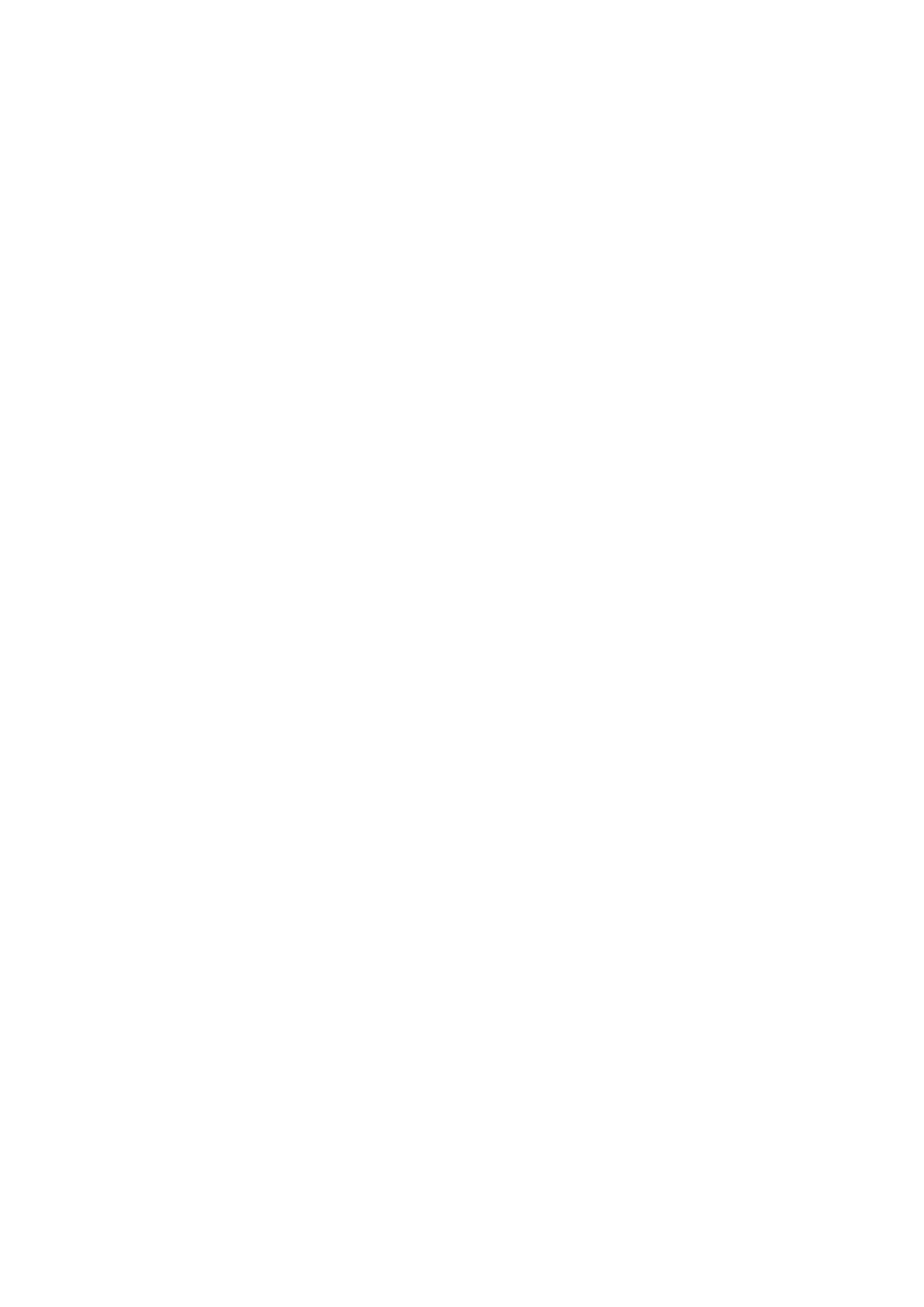# **TABLE OF CONTENTS 8 MAY 2019**

|    | <b>Business</b>                                      | Page No. |  |
|----|------------------------------------------------------|----------|--|
|    |                                                      |          |  |
| 1. | <b>Meeting Conduct</b>                               | 5        |  |
|    | 1.1 Apologies                                        | 5        |  |
|    | 1.2 Conflict of Interest Declarations                | 5        |  |
|    | 1.3 Confirmation of Minutes                          | 5        |  |
|    | 1.4 Items not on the Agenda                          | 5        |  |
|    | 1.5 Public Participation                             | 5        |  |
| 2. | <b>General Business</b>                              | 5        |  |
|    | <b>CH Izard Bequest 2019- recommendations</b><br>2.1 | 5        |  |
|    | 2.2 Arts and Culture Fund- April 2019                | 9        |  |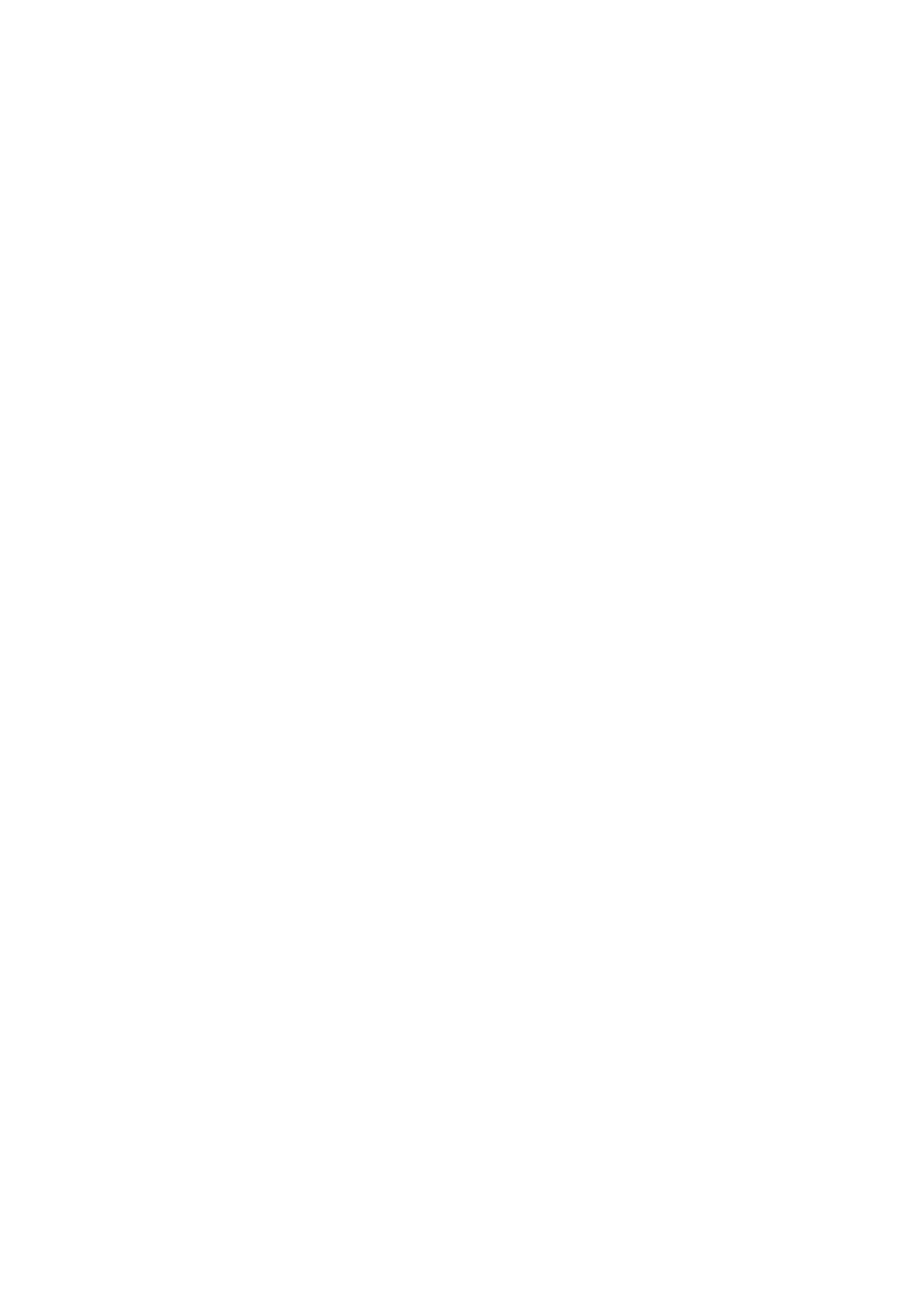## <span id="page-4-0"></span>**1. Meeting Conduct**

The Chairperson opened the meeting at 9.32am

#### <span id="page-4-1"></span>**1.1 Apologies**

#### **Moved Councillor Free, seconded Councillor Gilberd**

#### **Resolved**

That the Grants Subcommittee:

1. Accept the apologies received from Mayor Lester and Councillor Day for late arrival.

**Carried**

#### <span id="page-4-2"></span>**1.2 Conflict of Interest Declarations**

No conflicts of interest were declared.

#### <span id="page-4-3"></span>**1.3 Confirmation of Minutes**

#### **Moved Councillor Free, seconded Councillor Gilberd**

#### **Resolved**

That the Grants Subcommittee:

1. Approve the minutes of the Grants Subcommittee Meeting held on 10 April 2019, having been circulated, that they be taken as read and confirmed as an accurate record of that meeting.

**Carried**

#### <span id="page-4-4"></span>**1.4 Items not on the Agenda**

There were no items not on the Agenda.

#### **1.5 Public Participation**

There were no public participation.

#### <span id="page-4-5"></span>**2. General Business**

#### <span id="page-4-6"></span>**2.1 CH Izard Bequest 2019- recommendations**

#### **Moved Councillor Dawson, seconded Councillor Free**

#### **Resolved**

That the Grants Subcommittee: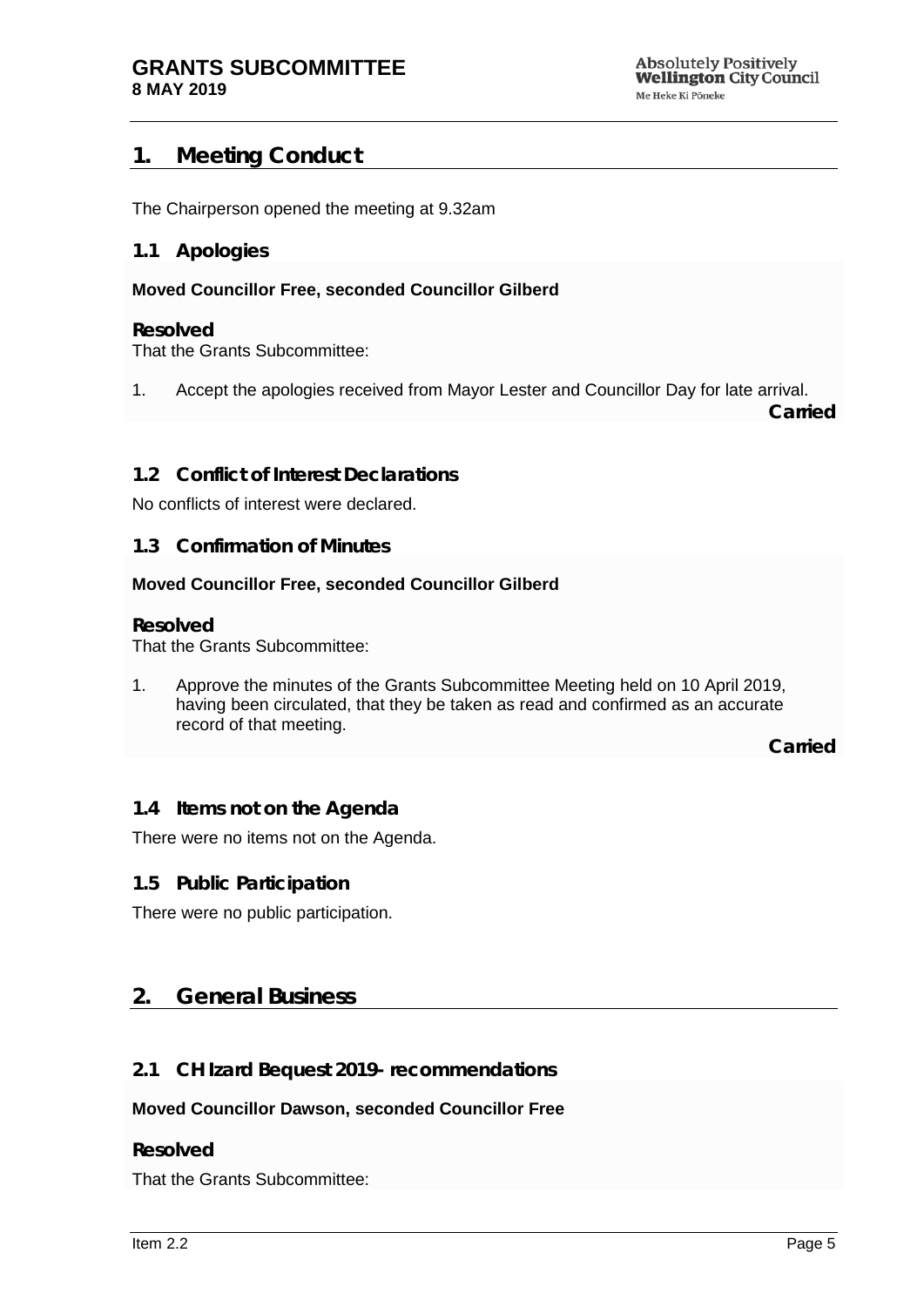#### 1. Receives the information.

2. Agree to the allocation of funding for the C.H. Izard Bequest 2019, as listed below:

| # | Organisation                                      | Project                                                                                    | <b>Amount</b><br>requested | Recommended | <b>Comments</b>                                                                                                                                                                              |
|---|---------------------------------------------------|--------------------------------------------------------------------------------------------|----------------------------|-------------|----------------------------------------------------------------------------------------------------------------------------------------------------------------------------------------------|
| 1 | Changemakers<br>Resettlement<br>Forum Inc         | Social Worker<br>for former<br>refugee<br>women                                            | \$13,312                   | \$2,000     | Request for support<br>for social work and<br>support groups<br>already funded<br>through Council<br>funding.                                                                                |
| 2 | Epilepsy<br>Association of<br>New Zealand<br>Inc. | Epilepsy Field<br>Service<br>Program                                                       | \$3,000                    | \$0         | Request is for a<br>service aligned with<br>the healthcare sector<br>and not a close fit<br>with CH Izard fund<br>criteria.                                                                  |
| 3 | KidzStuff<br>Theatre Inc                          | KidzStuff<br>Administrator<br>wages                                                        | \$4,000                    | \$0         | Lower priority given<br>other requests with a<br>closer fit to funding<br>criteria.                                                                                                          |
| 4 | Newtown<br>Budgeting and<br>Advocacy<br>Service   | Training for<br>volunteers and<br>staff at<br>Newtown<br>Budget and<br>Advocacy<br>Service | \$2,300                    | \$2,300     | <b>Budgeting service</b><br>providing a valuable<br>service to people in<br>need in Newtown,<br>support for volunteer<br>and staff training.                                                 |
| 5 | Parent to<br>Parent<br>Wellington<br>Region       | Sibling<br>Workshop                                                                        | \$2,000                    | \$2,000     | Support for<br>workshops for<br>brothers and sisters<br>of people with<br>disabilities, close fit<br>with criteria of<br>benefiting a<br>disadvantaged<br>group, run by and for<br>siblings. |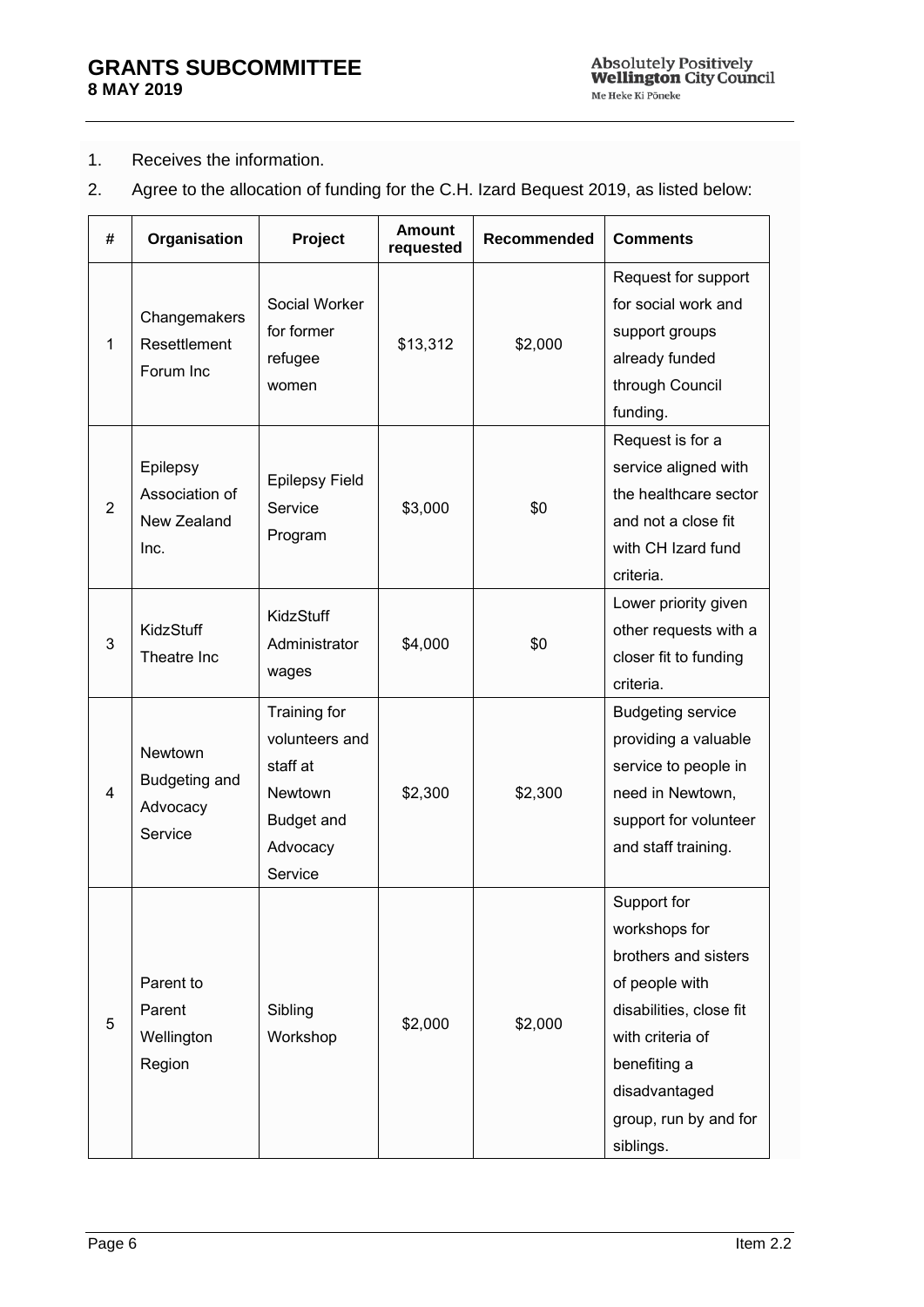| 6              | Parkinson's<br>New Zealand                              | Wellington<br>Parkinson's<br>Community<br>Educator                                              | \$5,000 | \$0     | Request is for a<br>service aligned with<br>the healthcare sector<br>and not a close fit<br>with CH Izard fund<br>criteria given<br>pressure on available<br>funding.  |
|----------------|---------------------------------------------------------|-------------------------------------------------------------------------------------------------|---------|---------|------------------------------------------------------------------------------------------------------------------------------------------------------------------------|
| $\overline{7}$ | Samaritans of<br>Wellington<br>Incorporated             | VideoCam and<br>Wages                                                                           | \$3,520 | \$3,520 | Operational and<br>training support for<br>critical volunteer run<br>local group, close fit<br>with fund criteria.                                                     |
| 8              | StarJam<br>Charitable<br>Trust                          | StarJam<br>Wellington<br>Music<br>Workshop and<br>Community<br>Performance<br>Programme<br>2019 | \$4,099 | \$2,575 | Contribution to local<br>programme working<br>with young people<br>with disabilities in<br>community centre<br>settings, close fit with<br>fund criteria.              |
| 9              | St Vincent de<br>Paul Society<br><b>Wellington Area</b> | Vinnies Re<br>Sew                                                                               | \$2,659 | \$2,659 | Support for open<br>access programme<br>working with a wide<br>range of people on<br>meaningful projects<br>and skill<br>development, close<br>fit with fund criteria. |
| 10             | St Vincent de<br>Paul Society<br><b>Wellington Area</b> | Pregnancy<br>Assistance                                                                         | \$2,938 | \$2,938 | Support for<br>progamme working<br>with young parents,<br>providing education,<br>information as well<br>as basic supplies.<br>Close fit with fund<br>criteria.        |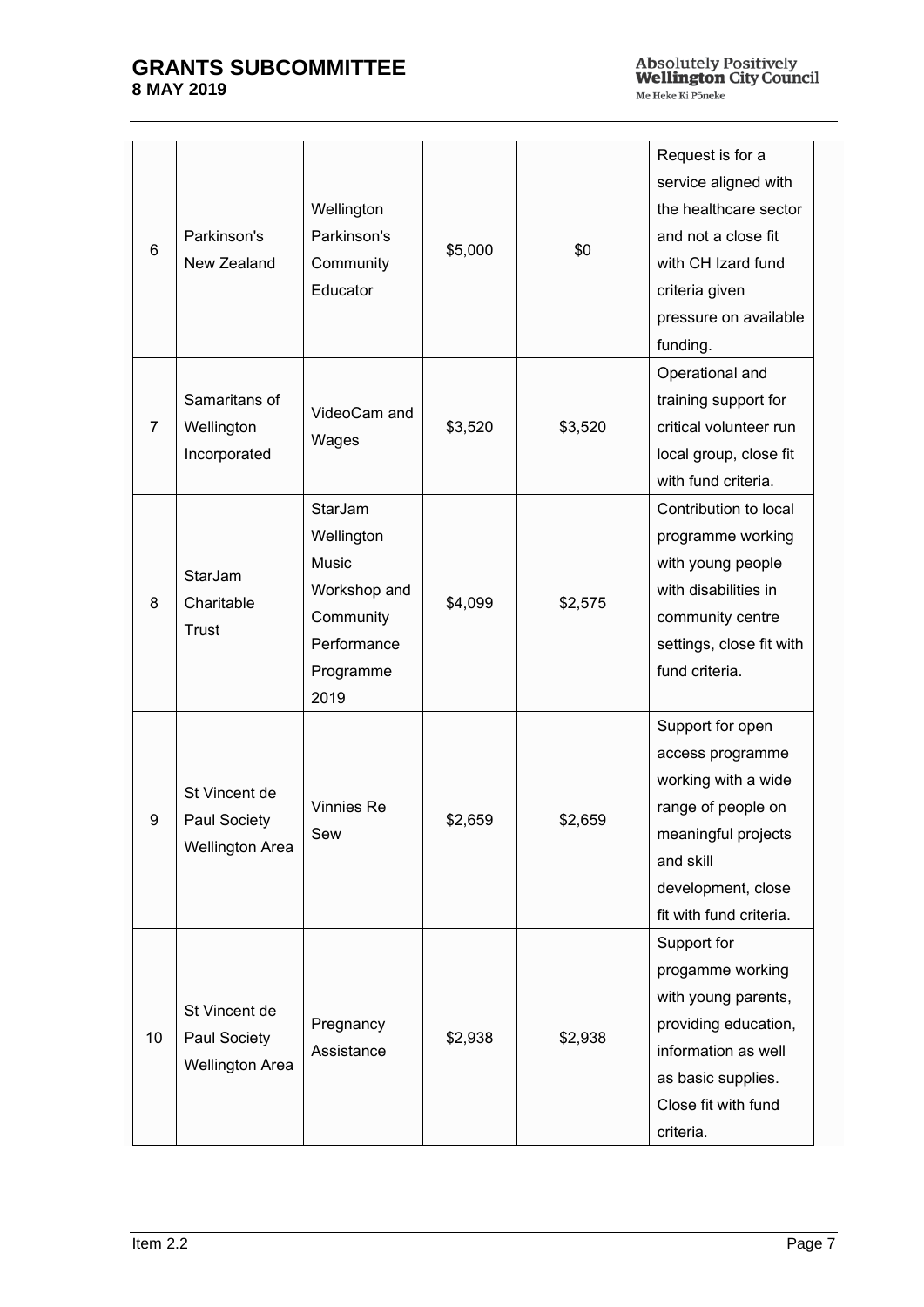| 11 | The Parenting<br>Place Inc -<br>Parents<br>Incorporated                                               | Attitude life-<br>skills<br>presentations<br>in Wellington<br>schools | \$4,900  | \$0      | Lower priority given<br>other requests with<br>closer fit to fund<br>criteria.                                                                          |
|----|-------------------------------------------------------------------------------------------------------|-----------------------------------------------------------------------|----------|----------|---------------------------------------------------------------------------------------------------------------------------------------------------------|
| 12 | The Wellington<br><b>City Mission</b><br>(Anglican) Trust<br><b>Board</b>                             | Mission for<br>Youth Noho<br>Marae Camp<br>Programme                  | \$8,000  | \$6,000  | Close fit with CH<br>Izard fund criteria,<br>supporting two noho<br>marae for young<br>people participating<br>in alternative<br>education<br>programme |
| 13 | Vincents' Art<br>Workshop Inc                                                                         | Support<br>towards art<br>materials and<br>tuition                    | \$4,000  | \$4,000  | Support for art<br>materials for broad<br>range of open<br>access community<br>programme including<br>people with mental<br>illness.                    |
| 14 | Wellington<br>Branch of the<br>Muscular<br>Dystrophy<br>Association of<br>New Zealand<br>Incorporated | Neuromuscula<br>r Community<br>Support<br>Coordinator                 | \$8,000  | \$0      | Request is for a<br>service aligned with<br>the healthcare sector<br>and not a close fit<br>with CH Izard fund<br>criteria.                             |
| 15 | Wellington<br>Hospitals<br>Foundaton                                                                  | <b>Child Support</b><br>Programme                                     | \$1,800  | \$0      | Request is for a<br>service aligned with<br>the healthcare sector<br>and not a close fit<br>with CH Izard fund<br>criteria.                             |
| 16 | Wellington<br>Riding for the<br>Disabled<br>Association Inc.                                          | <b>RDA Therapy</b><br>Horse                                           | \$2,500  | \$0      | Lower priority given<br>other requests with<br>closer fit to fund<br>criteria.                                                                          |
|    |                                                                                                       |                                                                       | \$77,028 | \$27,992 |                                                                                                                                                         |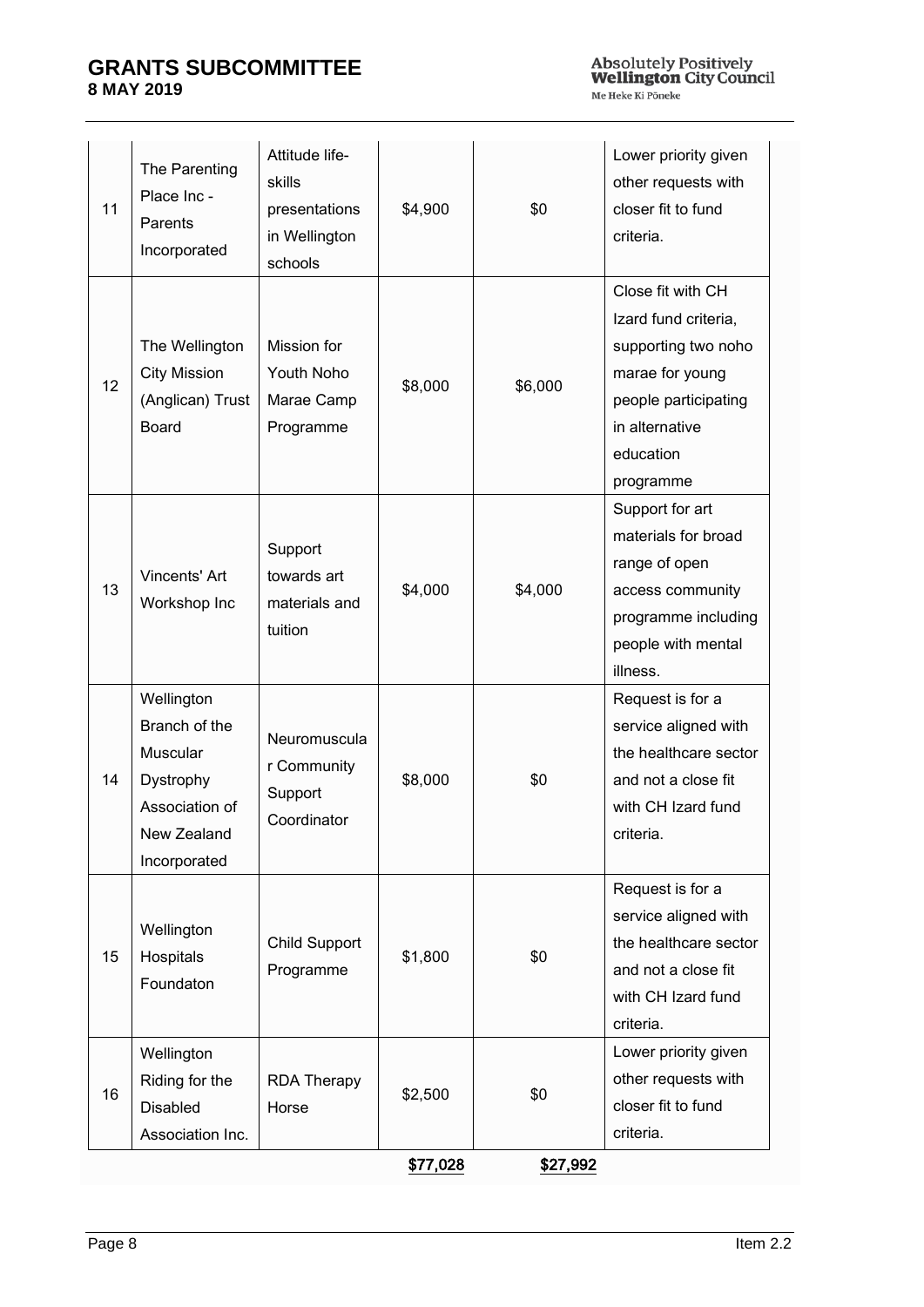**Carried**

Mayor Lester and Councillor Day joined the meeting at 9.34am.

## <span id="page-8-0"></span>**2.2 Arts and Culture Fund- April 2019**

#### **Moved Councillor Young, seconded Mayor Lester**

#### **Resolved**

That the Grants Subcommittee:

- 1. Receives the information.
- 2. Agrees to the allocation of funding for the Arts and Culture Fund as listed in the table

| #              | Organisation                                                   | Project                                                                  | <b>Amount</b><br>requested | <b>Recommended</b> | <b>Comment</b>                                                                                                                                  |
|----------------|----------------------------------------------------------------|--------------------------------------------------------------------------|----------------------------|--------------------|-------------------------------------------------------------------------------------------------------------------------------------------------|
| 1              | A Mulled<br><b>Whine Limited</b>                               | Ransom                                                                   | \$14,796                   | \$0                | Seeking support<br>through the<br>Professional<br><b>Performing Arts</b><br>Fund, a lower<br>priority given<br>pressure of<br>available funding |
| 2              | Aotearoa<br>Kinesthetic<br>Educational<br>Entertainment<br>Ltd | Te Rereka -<br>The Flight<br>Wellington<br>regional<br>libraries<br>tour | \$8,000                    | \$0                | Due to demand<br>on the fund, not<br>recommended for<br>support                                                                                 |
| 3              | Arohanui<br>Strings -<br><b>Sistema Hutt</b><br>Valley         | Arohanui<br><b>Strings</b><br>Music in<br>Wellington<br><b>Schools</b>   | \$10,200                   | \$10,000           | Support for<br>children's musical<br>education, good<br>fit with the<br>hothouse for<br>talent priority                                         |
| $\overline{4}$ | <b>Arts Advent</b><br>Calendar                                 | Arts Advent<br>Calendar                                                  | \$7,100                    | \$0                | Lower priority<br>given pressure of<br>available funding<br>and limited details<br>on the proposed<br>programme.                                |
| 5              | A Slightly<br><b>Isolated Dog</b><br>Limited                   | Slay the<br>Dragon or<br>Save the<br>Dragon or<br><b>Neither</b>         | \$13,200                   | \$13,200           | Support to create<br>a new theatre<br>work. Good fit<br>with the priorities<br>for the<br>Professional<br><b>Performing Arts</b>                |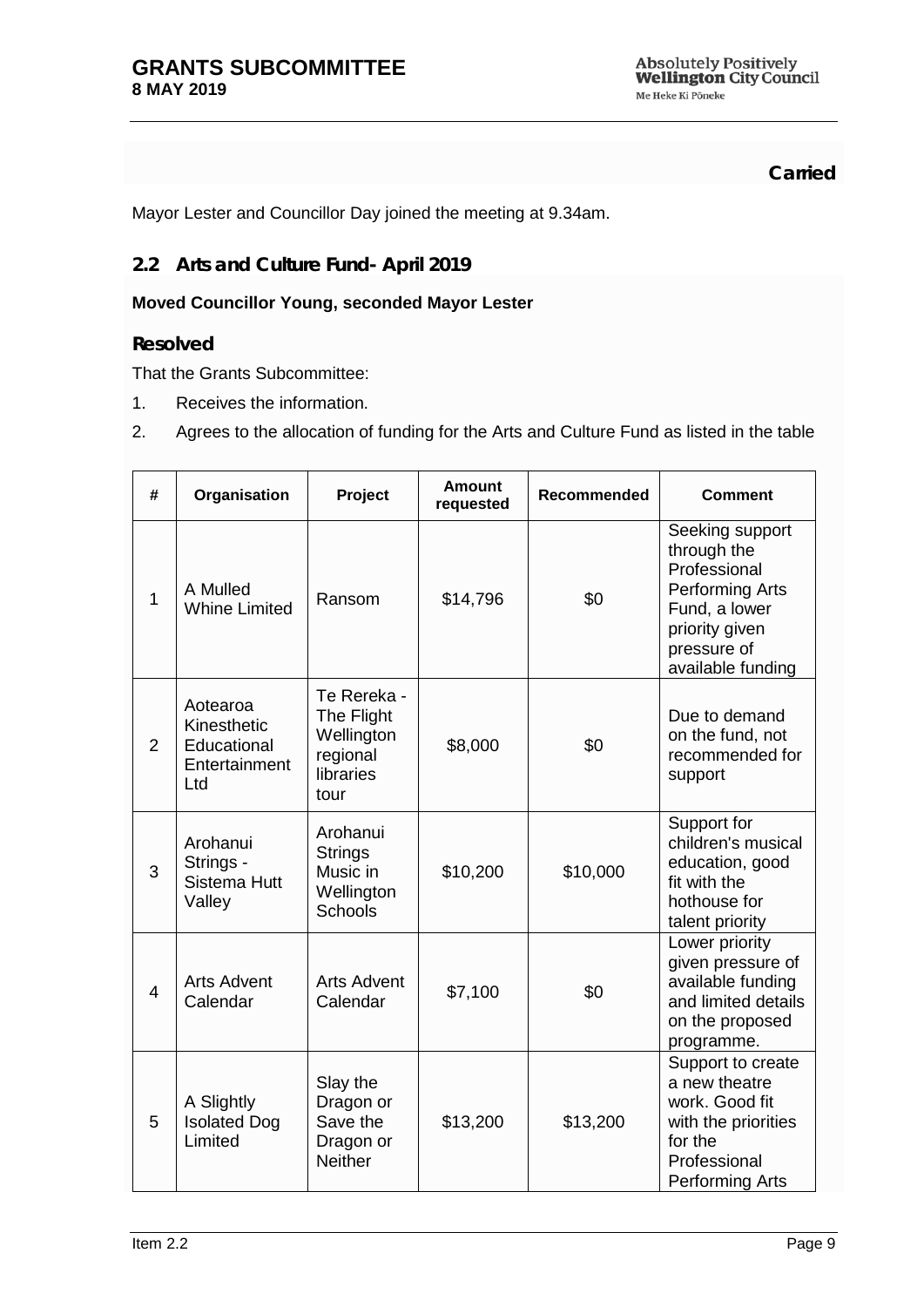|                |                                                         |                                                                                                                                                           |          |         | Fund.                                                                                                                                                                                                    |
|----------------|---------------------------------------------------------|-----------------------------------------------------------------------------------------------------------------------------------------------------------|----------|---------|----------------------------------------------------------------------------------------------------------------------------------------------------------------------------------------------------------|
| 6              | Barbarian<br>Productions<br>Limited                     | Kiwi!                                                                                                                                                     | \$14,280 | \$0     | Seeking support<br>through the<br>Professional<br><b>Performing Arts</b><br>Fund, lower<br>priority given<br>pressure of<br>available funding.<br>Officers will<br>discuss a<br>possible<br>resubmittal. |
| $\overline{7}$ | <b>Bulgarian</b><br>Society Horo<br>Incorporated        | Developme<br>nt and<br>rehearsal of<br>a new<br><b>Bulgarian</b><br>folk dance<br>work 'Feel<br>the freedom<br>of the<br><b>Balkans</b><br>Down<br>Under' | \$3,880  | \$2,000 | Support for<br>cultural dance<br>group. Good fit<br>with the region of<br>confident<br>identities priority.                                                                                              |
| 8              | <b>Choirs</b><br>Aotearoa New<br><b>Zealand Trust</b>   | National<br>Choirs in<br>Wellington<br>this July                                                                                                          | \$8,100  | \$5,000 | Support choral<br>activities, good fit<br>with the hothouse<br>for talent priority                                                                                                                       |
| 9              | Creation<br><b>Station</b><br><b>Wellington Ltd</b>     | Project<br>Fashion<br>Wellington<br>2019                                                                                                                  | \$3,600  | \$3,600 | Support for<br>fashion mentoring<br>programme, good<br>fit with the<br>hothouse for<br>talent priority.                                                                                                  |
| 10             | Duco Touring                                            | Synthony                                                                                                                                                  | \$30,000 | \$0     | Due to demand<br>on the fund, not<br>recommended for<br>support                                                                                                                                          |
| 11             | Eager To<br><b>Break Book</b><br>Launch<br>Participants | Eager To<br><b>Break</b><br>Launch                                                                                                                        | \$600    | \$600   | Support for poetry<br>event, good fit<br>with the region of<br>confident<br>identities priority                                                                                                          |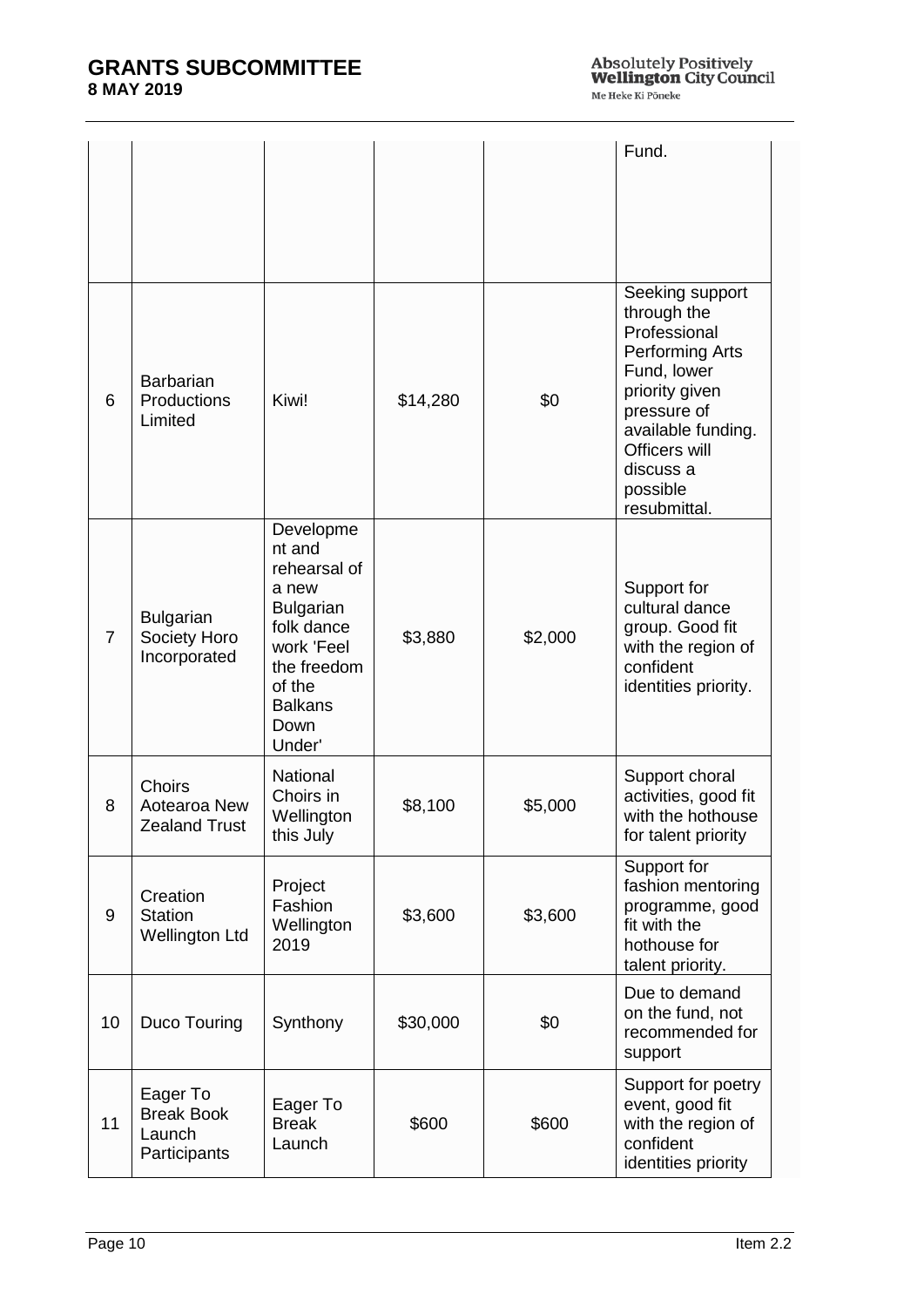| 12 | Ekta NZ<br>Incorporated                                             | Jallianwala<br>Bagh<br>Punjab<br>Under<br>Siege<br><b>Exhibition</b>                               | \$5,125  | \$0      | Due to demand<br>on the fund, not<br>recommended for<br>support                                                                                                                                                                    |
|----|---------------------------------------------------------------------|----------------------------------------------------------------------------------------------------|----------|----------|------------------------------------------------------------------------------------------------------------------------------------------------------------------------------------------------------------------------------------|
| 13 | <b>Enjoy Public</b><br><b>Art Gallery</b>                           | <b>Towards</b><br>running<br>costs and<br>visual arts<br>programmin<br>g                           | \$10,000 | \$0      | Due to demand<br>on the fund, not<br>recommended for<br>support                                                                                                                                                                    |
| 14 | <b>Eternity</b><br>Productions<br>Ltd                               | Rigoletto                                                                                          | \$5,000  | \$4,000  | Support for opera<br>production, good<br>fit with the<br>hothouse for<br>talent priority                                                                                                                                           |
| 15 | Everybody<br><b>Cool Lives</b><br><b>Here Trust</b><br><b>Board</b> | <b>Rehearsals</b><br>and<br>Scenograph<br>ic<br>Developme<br>nt of<br>Unflattering<br><b>Smock</b> | \$14,350 | \$14,350 | Support to create<br>a new theatre<br>work. Good fit<br>with the priorities<br>for the<br>Professional<br><b>Performing Arts</b><br>Fund.                                                                                          |
| 16 | <b>FCC</b>                                                          | <b>UMA LAVA</b>                                                                                    | \$15,000 | \$0      | Seeking support<br>through the<br>Professional<br><b>Performing Arts</b><br>Fun. Lower<br>priority given<br>pressure of<br>available funding,<br>Officers will<br>discuss a re-<br>submittal in the<br>July 2019 funding<br>round. |
| 17 | <b>Flying Dog</b><br>Artistic<br>Management                         | 2020 New<br>Zealand<br>Internationa<br>I Young<br><b>Artists</b><br>Festival                       | \$12,500 | \$0      | Lower priority<br>given pressure of<br>available funding.<br>Officers will<br>discuss a<br>possible<br>resubmittal<br>focused on local<br>benefits.                                                                                |
| 18 | <b>Girls Rock</b><br>Camp!<br>Aotearoa                              | Girls Rock!<br>Camp<br>Pōneke                                                                      | \$4,000  | \$3,000  | Support for a<br>band camp. Good<br>fit with the<br>hothouse for<br>talent priority                                                                                                                                                |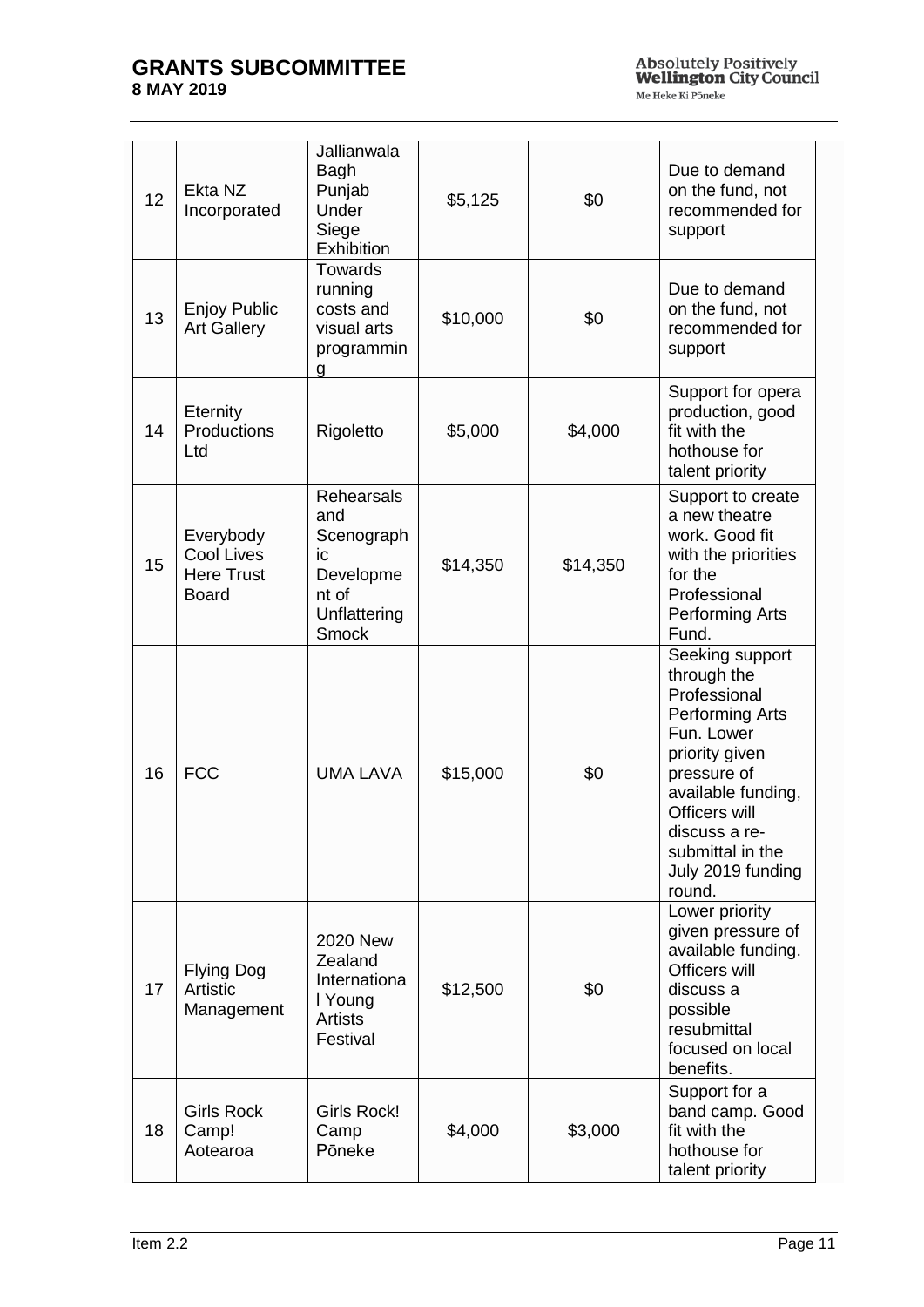| 19 | Hāpai<br>Productions<br><b>Tapui Ltd</b>     | PAKARU a<br>new play<br>written by<br>Mitch Tawhi<br>Thomas         | \$5,500 | \$5,000 | Support to<br>present a new<br>theatre work.<br>Good fit with the<br>priorities for the<br>Professional<br><b>Performing Arts</b><br>Fund.          |
|----|----------------------------------------------|---------------------------------------------------------------------|---------|---------|-----------------------------------------------------------------------------------------------------------------------------------------------------|
| 20 | I Ken So<br><b>Productions</b>               | Digging to<br>Cambodia                                              | \$3,400 | \$3,000 | Support to<br>present a new<br>theatre work.<br>Good fit with the<br>hothouse for<br>talent and region<br>of confident<br>identities<br>priorities. |
| 21 | Jadwiga                                      | You are the<br>Book of<br>Revelation                                | \$1,690 | \$1,600 | Support for a<br>comedy show<br>with a sign<br>language<br>component. Good<br>fit with the<br>hothouse and<br>region of<br>confident<br>identities  |
| 22 | Latin American<br><b>Film Festival</b>       | Latin<br>America<br>and Spain<br><b>Film</b><br>Festival            | \$8,000 | \$2,000 | Support for film<br>festival, good fit<br>with the region of<br>confident<br>identities                                                             |
| 23 | Meanwhile                                    | <b>MEANWHIL</b><br>E 2019<br>Marketing<br>and<br>Promotion<br>Costs | \$3,000 | \$0     | Due to demand<br>on the fund, not<br>recommended for<br>support                                                                                     |
| 24 | Toi Ngākau<br>Productions                    | Running<br>Late                                                     | \$9,413 | \$3,000 | Support for<br>emerging theatre<br>company, good fit<br>with the hothouse<br>for talent priority.                                                   |
| 25 | New Zealand<br>Improvisation<br><b>Trust</b> | <b>New</b><br>Zealand<br>Improv<br>Festival<br>2019                 | \$6,587 | \$5,000 | Support for<br>Improv Festival,<br>good fit with the<br>hothouse for<br>talent priority.                                                            |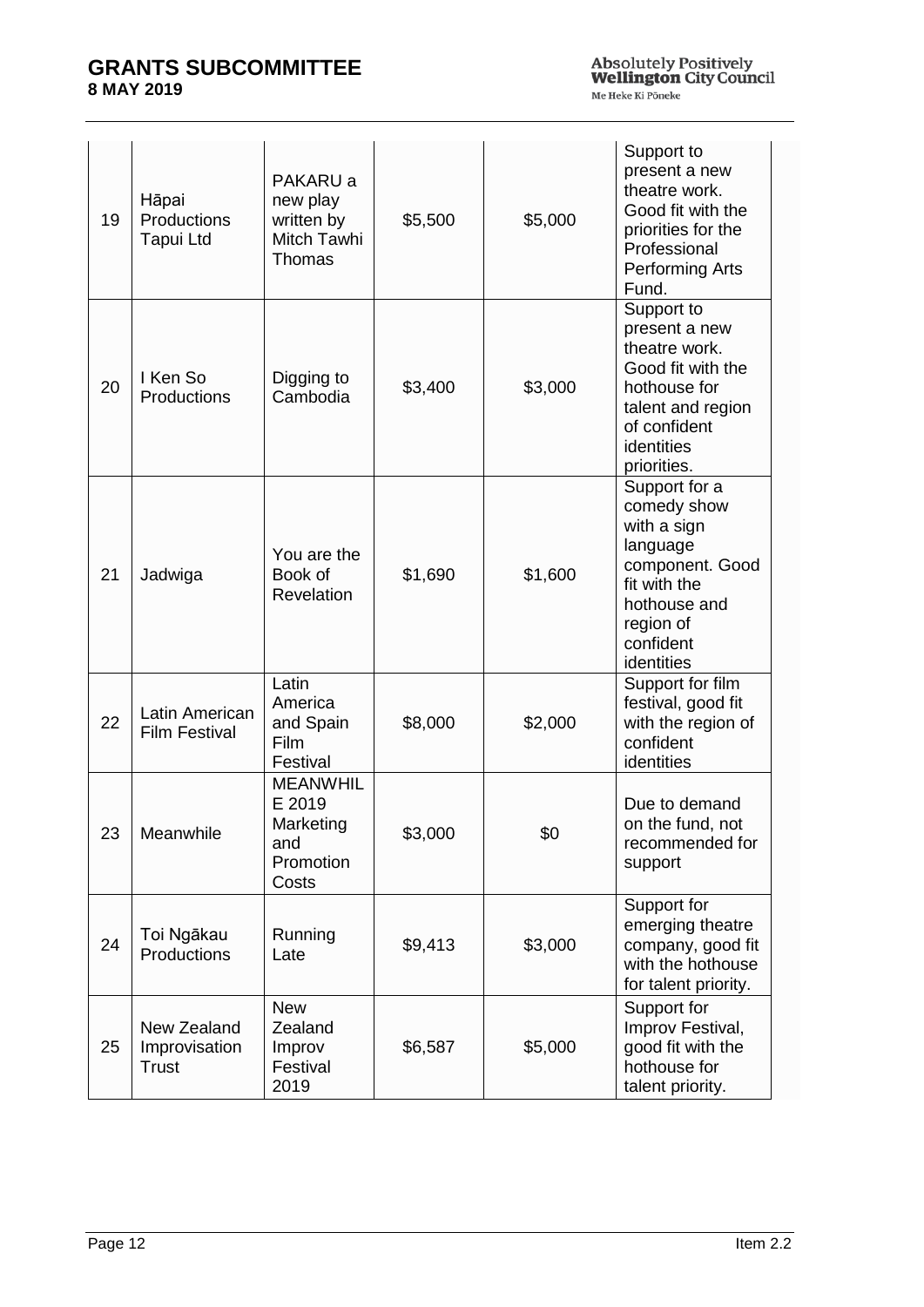| 26 | New Zealand<br>School of<br>Dance                                                       | T? Move<br>youth dance<br>project                                                                 | \$3,600  | \$3,600 | Support for Maori<br>and pacific dance<br>training, good fit<br>with the hothouse<br>for talent priority                    |
|----|-----------------------------------------------------------------------------------------|---------------------------------------------------------------------------------------------------|----------|---------|-----------------------------------------------------------------------------------------------------------------------------|
| 27 | Play_station                                                                            | Performanc<br>e<br>Programme<br>and basic<br>maintenanc<br>e of gallery/<br>performanc<br>e space | \$4,607  | \$0     | Due to demand<br>on the fund, not<br>recommended for<br>support                                                             |
| 28 | <b>Red Scare</b><br><b>Collective Ltd</b><br><b>T/A Red Scare</b><br>Theatre<br>Company | The Aliens,<br>presented<br>by Red<br><b>Scare</b><br>Theatre<br>Company                          | \$2,750  | \$2,700 | Support for the<br>presentation of a<br>new theatre work,<br>good fit with the<br>hothouse for<br>talent priority           |
| 29 | <b>Rock Quest</b><br>Charitable<br>Trust                                                | Showquest                                                                                         | \$12,500 | \$0     | Due to demand<br>on the fund, not<br>recommended for<br>support, being<br>supported via<br>Venue Subsidy<br>for Opera House |
| 30 | Sally Richards                                                                          | The New<br>Zealand<br>Festival of<br>Solo<br>Performanc<br>e                                      | \$6,100  | \$5,000 | Support for new<br>solo performance<br>festival. Good fit<br>with the hothouse<br>for talent priority                       |
| 31 | Show Me<br><b>Shorts Film</b><br><b>Festival Trust</b><br><b>Board</b>                  | 14th annual<br>Show Me<br><b>Shorts Film</b><br>Festival                                          | \$5,253  | \$3,500 | Support for short<br>film festival, good<br>fit with the<br>hothouse for<br>talent priority                                 |
| 32 | St Andrew's on<br>The Terrace                                                           | Series of<br>lunchtime<br>concerts                                                                | \$2,500  | \$2,500 | Support for an<br>annual series of<br>concerts, good fit<br>with the hothouse<br>for talent priority                        |
| 33 | <b>Strathmore</b><br>Park Stitching<br>Lounge                                           | <b>Strathmore</b><br>Park<br>Stitching<br>Lounge                                                  | \$1,340  | \$1,340 | Support for<br>community craft<br>group, good fit<br>with the region of<br>confident<br>identities                          |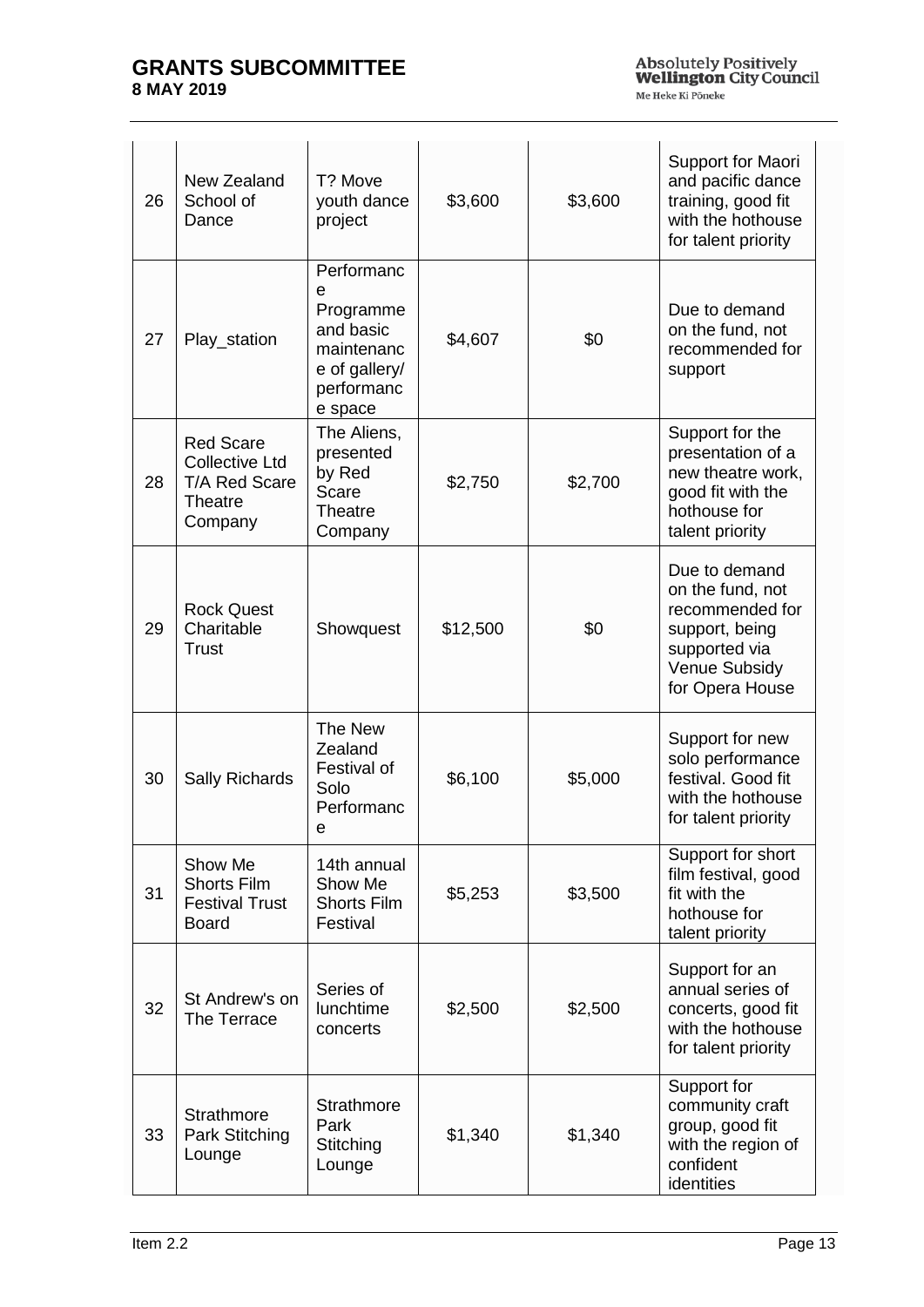| 34 | Sunset                                                                  | Sunset                                                                         | \$6,499 | \$6,400 | Seeking support<br>through the<br>Professional<br><b>Performing Arts</b><br>Fund. Support to<br>present an inter-<br>arts, twelve hour<br>event. Good fit<br>with the priorities<br>for the<br>Professional<br><b>Performing Arts</b><br>Fund. |
|----|-------------------------------------------------------------------------|--------------------------------------------------------------------------------|---------|---------|------------------------------------------------------------------------------------------------------------------------------------------------------------------------------------------------------------------------------------------------|
| 35 | Tawata<br>Productions                                                   | Big Hair,<br>Don't Care<br>At The<br>Table                                     | \$7,121 | \$0     | Lower priority<br>given pressure of<br>available funding                                                                                                                                                                                       |
| 36 | The Korean<br>Association of<br>Wellington<br>New Zealand<br><b>INC</b> | <b>K-Culture</b><br>Festival                                                   | \$6,000 | \$0     | Due to demand<br>on the fund, not<br>recommended for<br>support, we are<br>supporting with<br>Venue Subsidy<br>for the MFC.                                                                                                                    |
| 37 | The Miramar<br>and Maupuia<br>Community<br><b>Trust Inc</b>             | Matariki<br>Celebration                                                        | \$1,500 | \$1,000 | Support for a<br>community<br>Matariki event.<br>Good fit with the<br>region of<br>confident<br>identities                                                                                                                                     |
| 38 | The Night<br>Watch                                                      | Voices from<br>the Margins                                                     | \$2,020 | \$0     | Due to demand<br>on the fund, not<br>recommended for<br>support                                                                                                                                                                                |
| 39 | The Queen's<br>Closet                                                   | Restoration:<br>the<br>inaugural<br>concert of<br>The<br>Queen's<br>Closet     | \$3,150 | \$3,000 | Support for<br>chamber music<br>performance ad<br>recording, good fit<br>with the hothouse<br>for talent priority                                                                                                                              |
| 40 | <b>The</b><br>Theatreview<br><b>Trust</b>                               | <b>THEATREV</b><br><b>IEW</b> editing<br>&<br>manageme<br>$nt -$<br>Wellington | \$4,000 | \$4,000 | Support for<br>professional<br>theatre and dance<br>review website,<br>good fit with the<br>hothouse for<br>talent priority                                                                                                                    |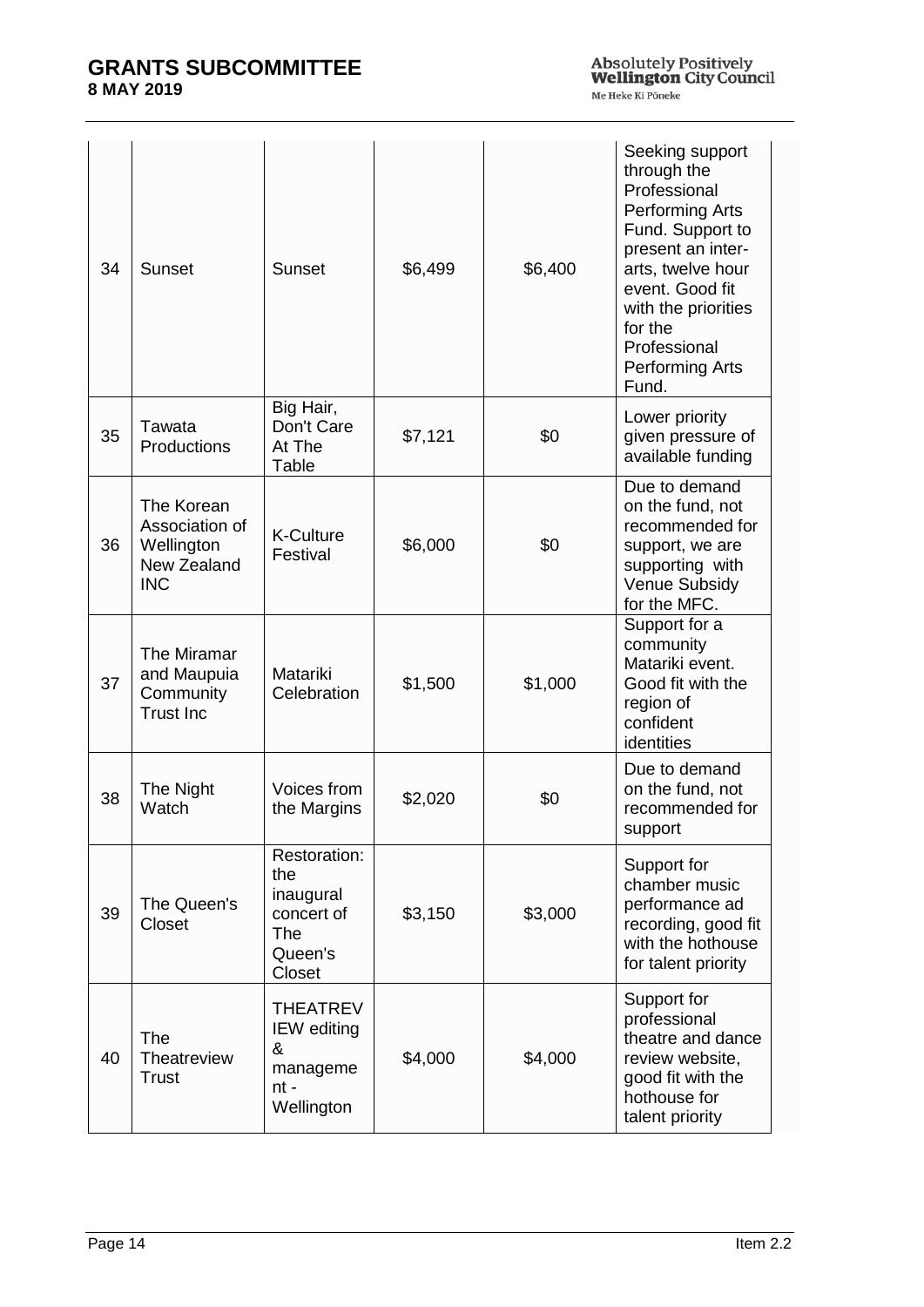| 41 | This Is Us                                             | This is Us                                                                               | \$16,800 | \$0     | Due to demand<br>on the fund, not<br>recommended for<br>support                                                                                |
|----|--------------------------------------------------------|------------------------------------------------------------------------------------------|----------|---------|------------------------------------------------------------------------------------------------------------------------------------------------|
| 42 | <b>Triplicity</b><br>Productions                       | The Duck<br>Who Loved<br>Me                                                              | \$3,000  | \$2,275 | Support for<br>children's theatre<br>production. Good<br>fit with the<br>hothouse for<br>talent priority.                                      |
| 43 | Urban Art Ltd -<br>T/A Urban Art<br>Foundation         | Urban Art:<br>Continuanc<br>e and<br>Expansion                                           | \$5,000  | \$0     | Due to demand<br>on the fund, not<br>recommended for<br>support                                                                                |
| 44 | Victoria<br>University of<br>Wellington<br>Foundation  | Akamai                                                                                   | \$1,955  | \$0     | Due to demand<br>on the fund, not<br>recommended for<br>support                                                                                |
| 45 | <b>Voice Arts</b><br>Trust                             | Salary and<br>core<br>administrati<br>ve support<br>2019                                 | \$10,000 | \$6,000 | Support for core<br>administrative<br>costs. Good fit<br>with the active<br>and engaged and<br>region of<br>confident<br>identities priorities |
| 46 | Wellington<br>Chamber<br><b>Music Trust</b>            | 2019<br>Concerts                                                                         | \$5,000  | \$0     | Due to demand<br>on the fund, not<br>recommended for<br>support                                                                                |
| 47 | Wellington<br>Heritage Week<br><b>Trust Board</b>      | Wellington<br>Heritage<br><b>Week 2019</b>                                               | \$4,000  | \$4,000 | Support for<br>Heritage Festival,<br>good fit with the<br>region of<br>confident<br>identities                                                 |
| 48 | Wellington<br><b>Irish Dance</b><br><b>Trust Board</b> | <b>Capital City</b><br>Feis<br>(Wellington<br><b>Irish Dance</b><br>Festival<br>Weekend) | \$10,775 | \$0     | Due to demand<br>on the fund, not<br>recommended for<br>support                                                                                |
| 49 | Wellington<br>Youth<br>Orchestras Inc                  | The<br><b>Russians</b>                                                                   | \$4,500  | \$3,000 | Support for a<br>concert, good fit<br>with the hothouse<br>for talent priority                                                                 |